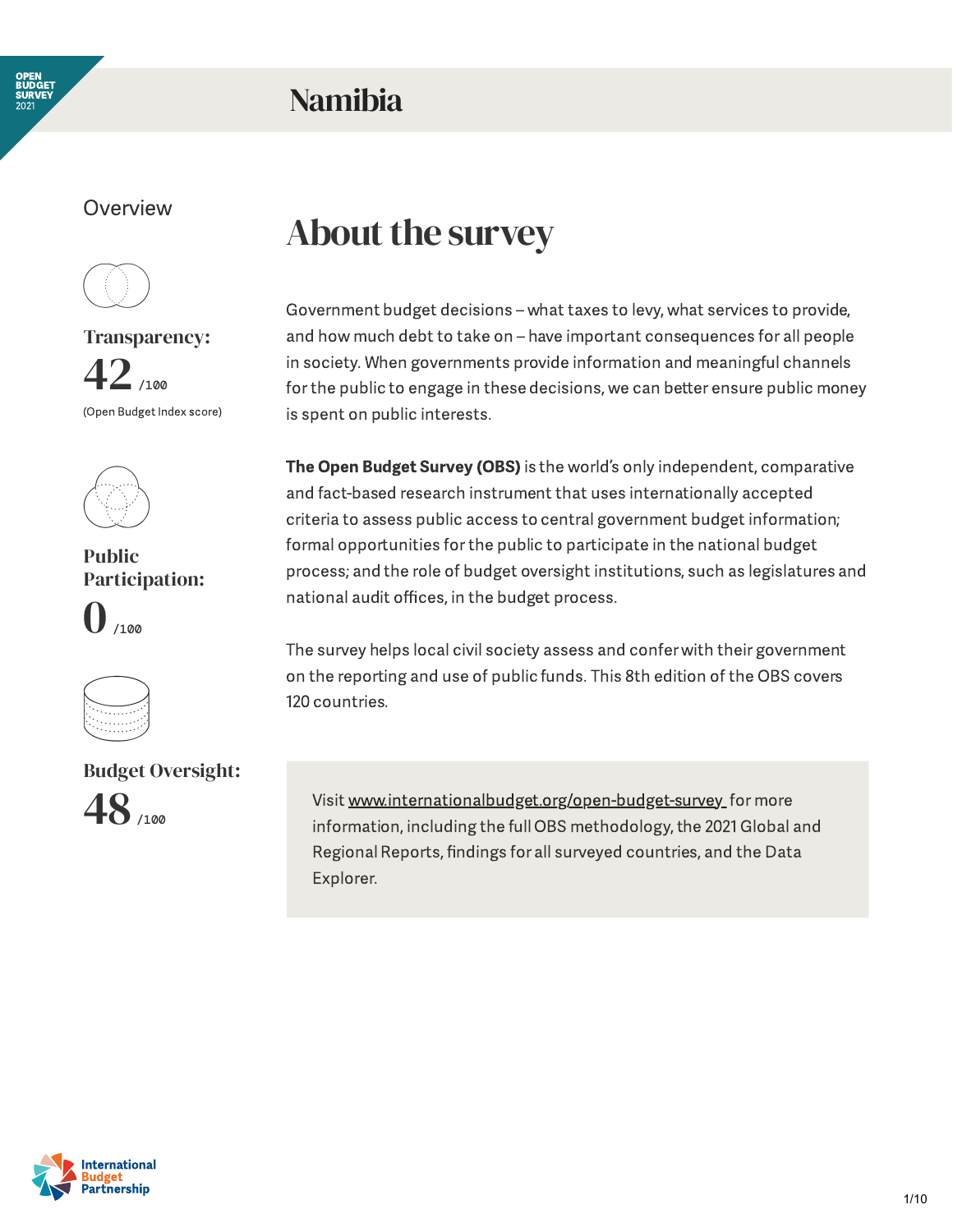## **Transparency**

This part of the OBS measures public access to information on how the central government raises and spends public resources. It assesses the online availability, timeliness, and comprehensiveness of eight key budget documents using 109 equally weighted indicators and scores each country on a scale of 0 to 100. A transparency score of 61 or above indicates a country is likely publishing enough material to support informed public debate on the budget.

Namibia has a transparency score of 42 (out of 100).



#### Transparency in Namibia compared to others



 $\rightarrow$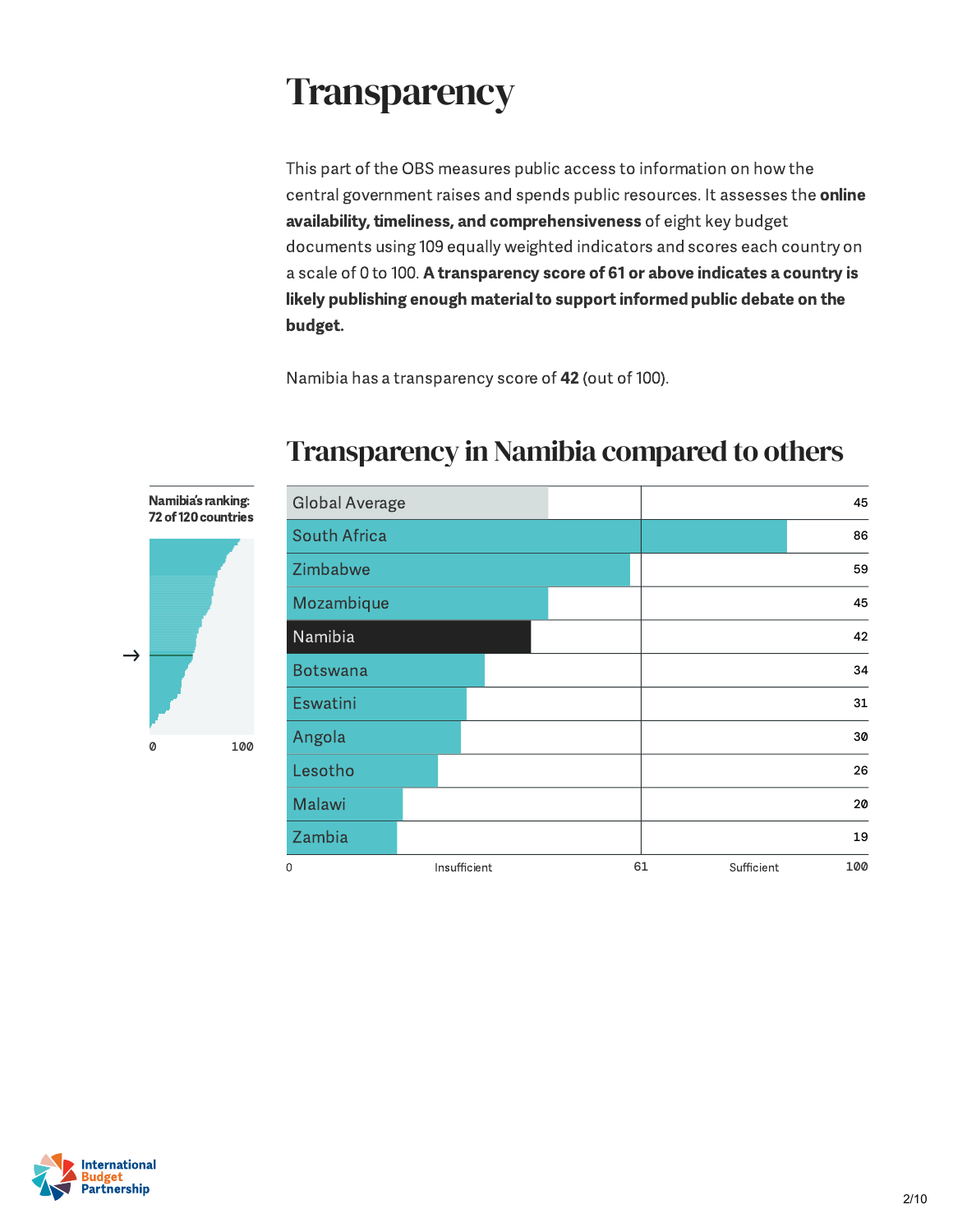# How has the transparency score for Namibia<br>changed over time?



#### Public availability of budget documents in Namibia

| <b>Document</b>             | 2010 | 2012 | 2015 | 2017 | 2019 | 2021 |
|-----------------------------|------|------|------|------|------|------|
| Pre-Budget Statement        | Ø    | Ø    |      | Ø    |      |      |
| Executive's Budget Proposal |      |      |      |      |      |      |
| <b>Enacted Budget</b>       |      |      |      |      |      |      |
| Citizens Budget             | σ    | Ø    |      |      |      |      |
| In-Year Reports             |      |      |      |      |      |      |
| Mid-Year Review             | Ø    | Ø    |      |      |      |      |
| Year-End Report             |      |      |      |      |      |      |
| Audit Report                |      |      |      | Ø    |      |      |



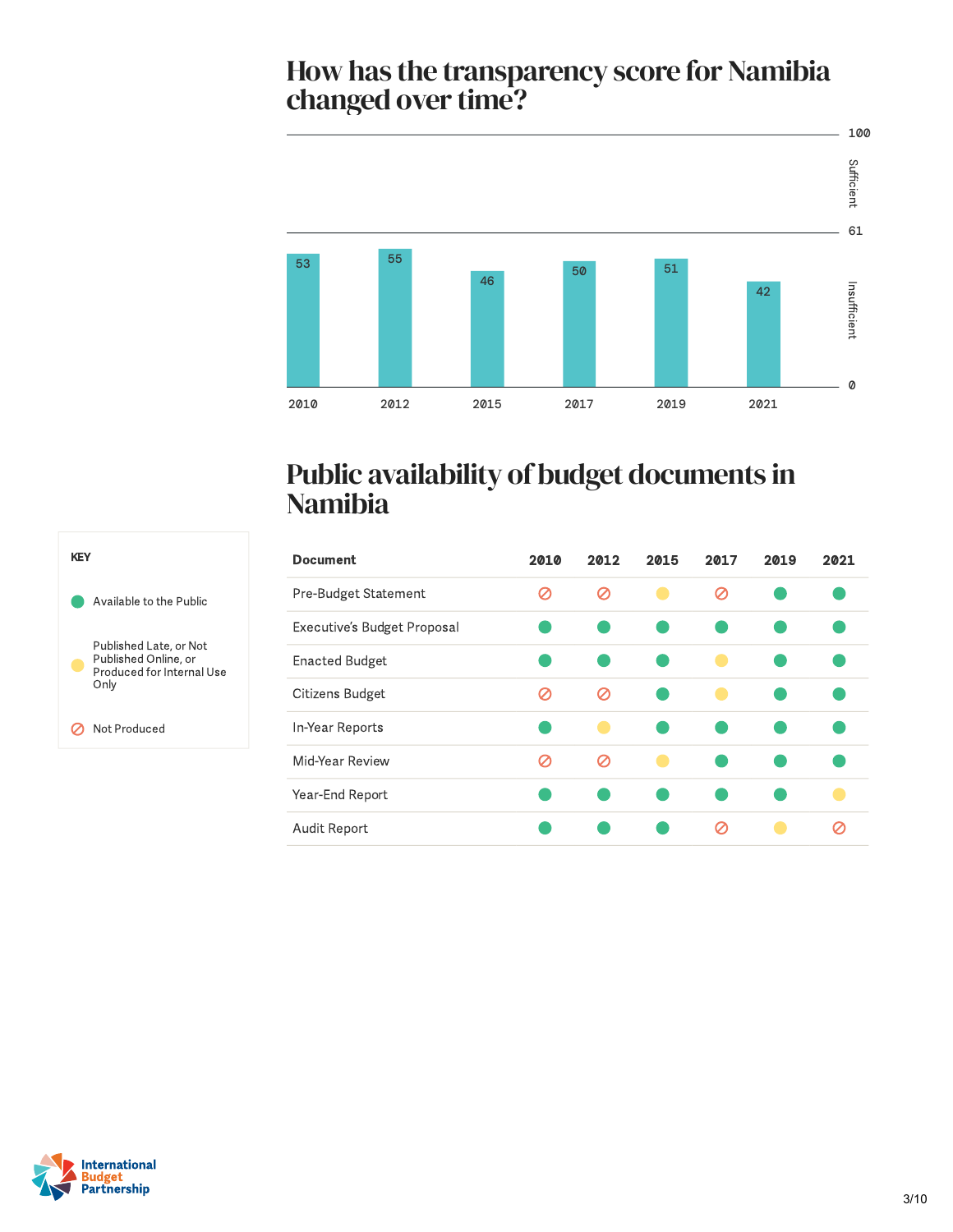#### How comprehensive is the content of the key budget documents that Namibia makes available to the public?

| <b>KFY</b>       |
|------------------|
| $61 - 100 / 100$ |
| $-41 - 60 / 100$ |
| $1 - 40 / 100$   |

| <b>Key</b><br>budget<br>document         | <b>Document purpose and contents</b>                                                                                                                                                                                                              | <b>Fiscal</b><br>year<br>assessed | <b>Document</b><br>content<br>score |
|------------------------------------------|---------------------------------------------------------------------------------------------------------------------------------------------------------------------------------------------------------------------------------------------------|-----------------------------------|-------------------------------------|
| Pre-<br>Budget<br>Statement              | Discloses the broad parameters of fiscal policies in<br>advance of the Executive's Budget Proposal; outlines the<br>government's economic forecast, anticipated revenue,<br>expenditures, and debt.                                               | $2021 - 22$                       | 83                                  |
| Executive's<br><b>Budget</b><br>Proposal | Submitted by the executive to the legislature for approval;<br>details the sources of revenue, the allocations to<br>ministries, proposed policy changes, and other<br>information important for understanding the country's<br>fiscal situation. | $2020 - 21$                       | 55                                  |
| Enacted<br>Budget                        | The budget that has been approved by the legislature.                                                                                                                                                                                             | 2020-21                           | 22                                  |
| Citizens<br><b>Budget</b>                | A simpler and less technical version of the government's<br>Executive's Budget Proposal or the Enacted Budget,<br>designed to convey key information to the public.                                                                               | 2020-21                           | 33                                  |
| In-Year<br>Reports                       | Include information on actual revenues collected, actual<br>expenditures made, and debt incurred at different<br>intervals; issued quarterly or monthly.                                                                                          | 2019-20<br>& 2020-<br>21          | 15                                  |
| Mid-Year<br>Review                       | A comprehensive update on the implementation of the<br>budget as of the middle of the fiscal year; includes a<br>review of economic assumptions and an updated forecast<br>of budget outcomes.                                                    | $2020 - 21$                       | 74                                  |
| Year-End<br>Report                       | Describes the situation of the government's accounts at<br>the end of the fiscal year and, ideally, an evaluation of the<br>progress made toward achieving the budget's policy<br>goals.                                                          | 2018-19                           | Published<br>Late                   |
| Audit<br>Report                          | Issued by the supreme audit institution, this document<br>examines the soundness and completeness of the<br>government's year-end accounts.                                                                                                       | $2017 - 18$                       | <b>Not</b><br>Produced              |

Namibia's transparency score of 42 in the OBS 2021 is moderately lower than its score in 2019.

#### What changed in OBS 2021?

Namibia has decreased the availability of budget information by:

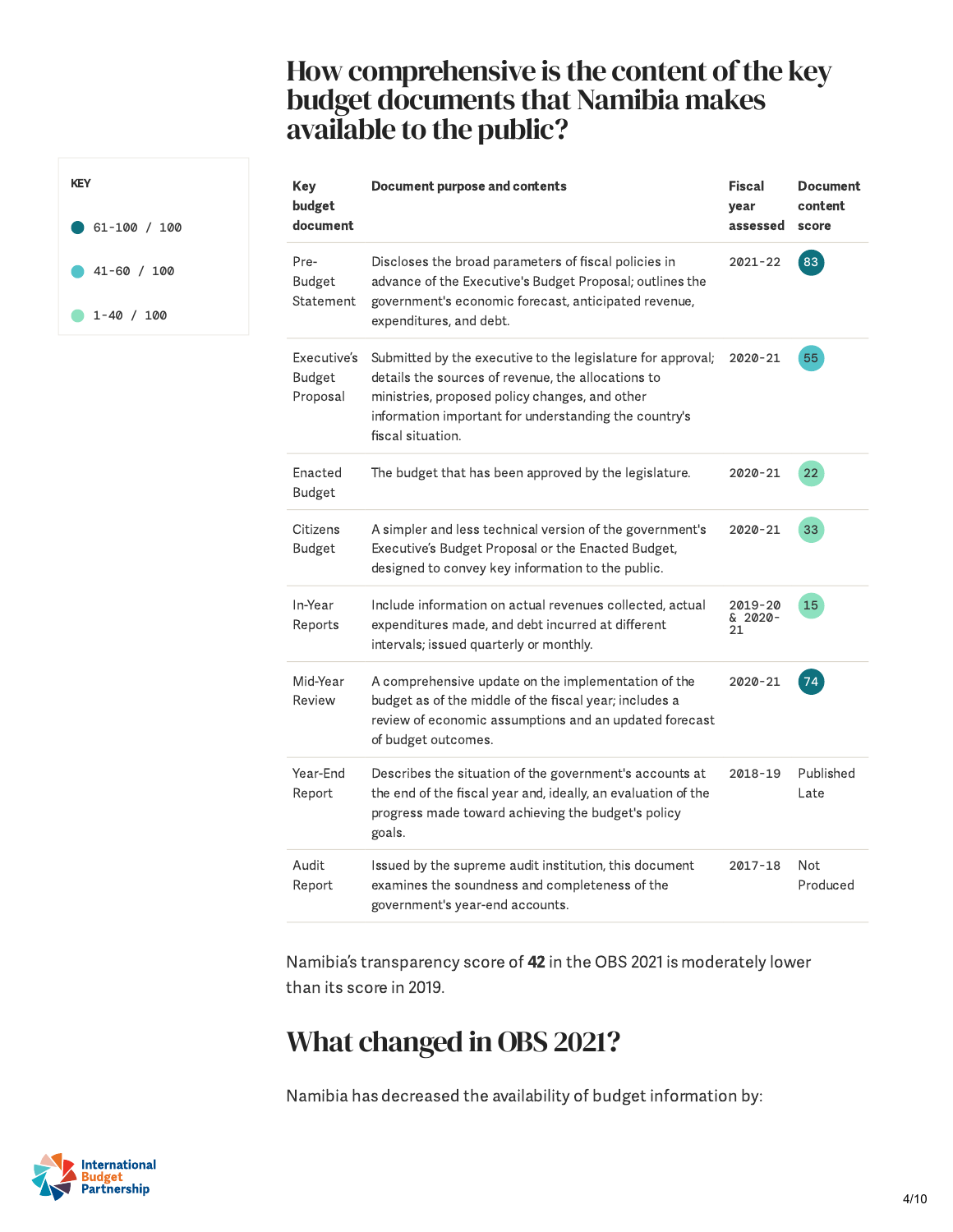Failing to publish the Year-End Report online in a timely manner.  $\bullet$ 

#### Recommendations

Namibia should prioritize the following actions to improve budget transparency:

- Publish the Year-End Report online in a timely manner, which is within 12 months of the end of the fiscal year.
- Produce and publish the Audit Report online in a timely manner. The overall Audit Report (forthe government's year-end accounts) should be published within 18 months of the end of the fiscal year.
- Include in the Executive's Budget Proposal data on the financial position of the government and data on the macroeconomic forecast. This includes information on financial and nonfinancial assets held by the government, as well as projections of the inflation rate and real GDP growth rates. Additionally, the Executive's Budget Proposal should include analysis showing how different macroeconomic assumptions affect estimates of expenditures, revenues, and debt (i.e., sensitivity analysis).
- Improve the comprehensiveness of the Enacted Budget and In-Year Reports.

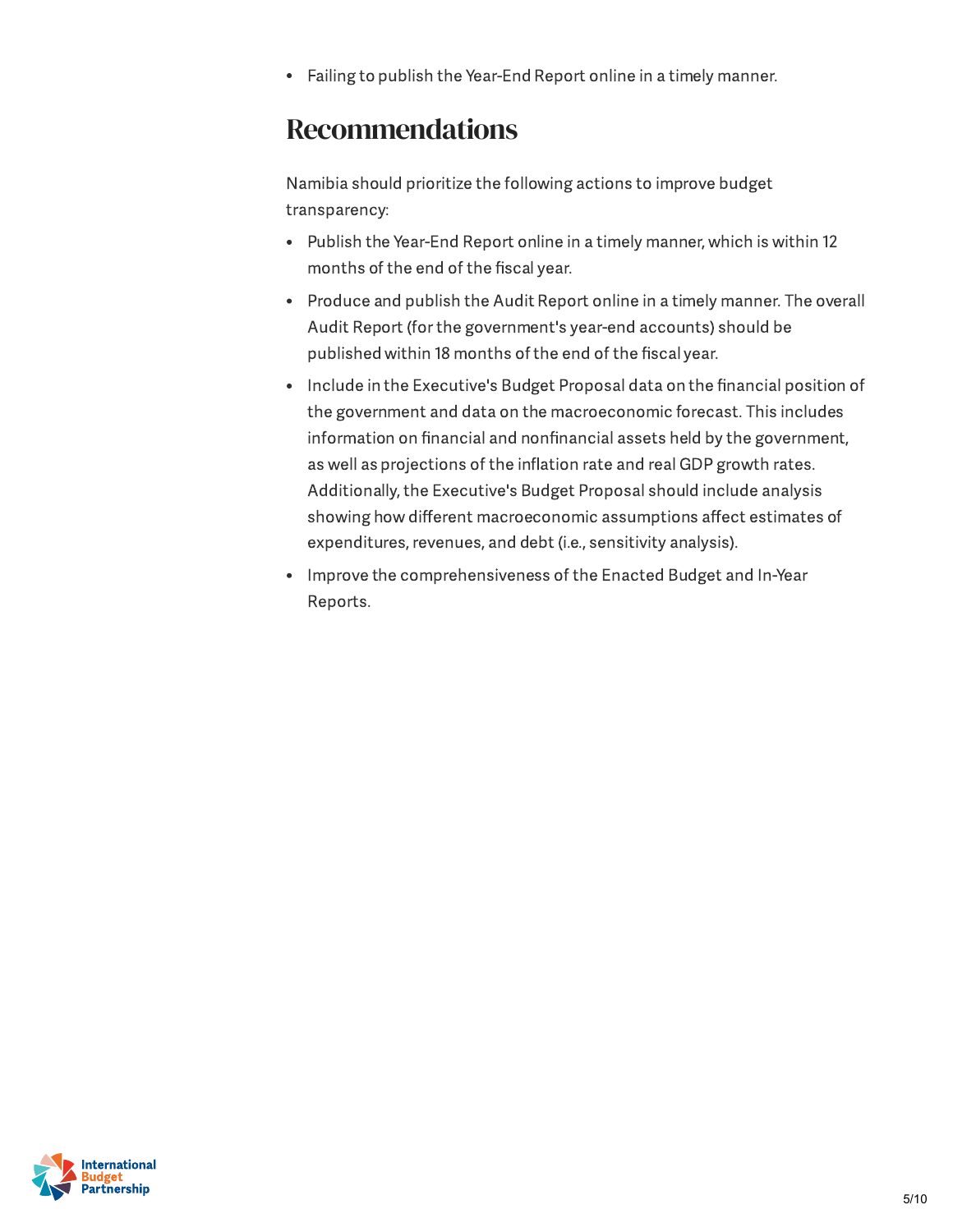# Public Participation

The OBS assesses the formal opportunities offered to the public for meaningful participation in the different stages of the budget process. It examines the practices of the central government's executive, the legislature, and the supreme audit institution (SAI) using 18 equally weighted indicators, aligned with the Global Initiative for Fiscal [Transparency](https://fiscaltransparency.net/public-participation-principles-and-guide/) 's Principles of Public Participation in Fiscal Policies, and scores each country on a scale from 0 to 100.

Namibia has a public participation score of 0 (out of 100).

#### Public participation in Namibia compared to others

| <b>Global Average</b> |              | 14                      |
|-----------------------|--------------|-------------------------|
| Zambia                |              | 24                      |
| <b>South Africa</b>   |              | 19                      |
| Zimbabwe              |              | 19                      |
| Mozambique            |              | 18                      |
| Malawi                |              | 13                      |
| Angola                |              | $\overline{7}$          |
| <b>Botswana</b>       |              | 6                       |
| Eswatini              |              | $\overline{2}$          |
| Lesotho               |              | $\overline{2}$          |
| Namibia               |              | Ø                       |
| 0                     | Insufficient | 61<br>100<br>Sufficient |

For more information, see [here](https://www.fiscaltransparency.net/case-studies/) for innovative public participation practices around the world.

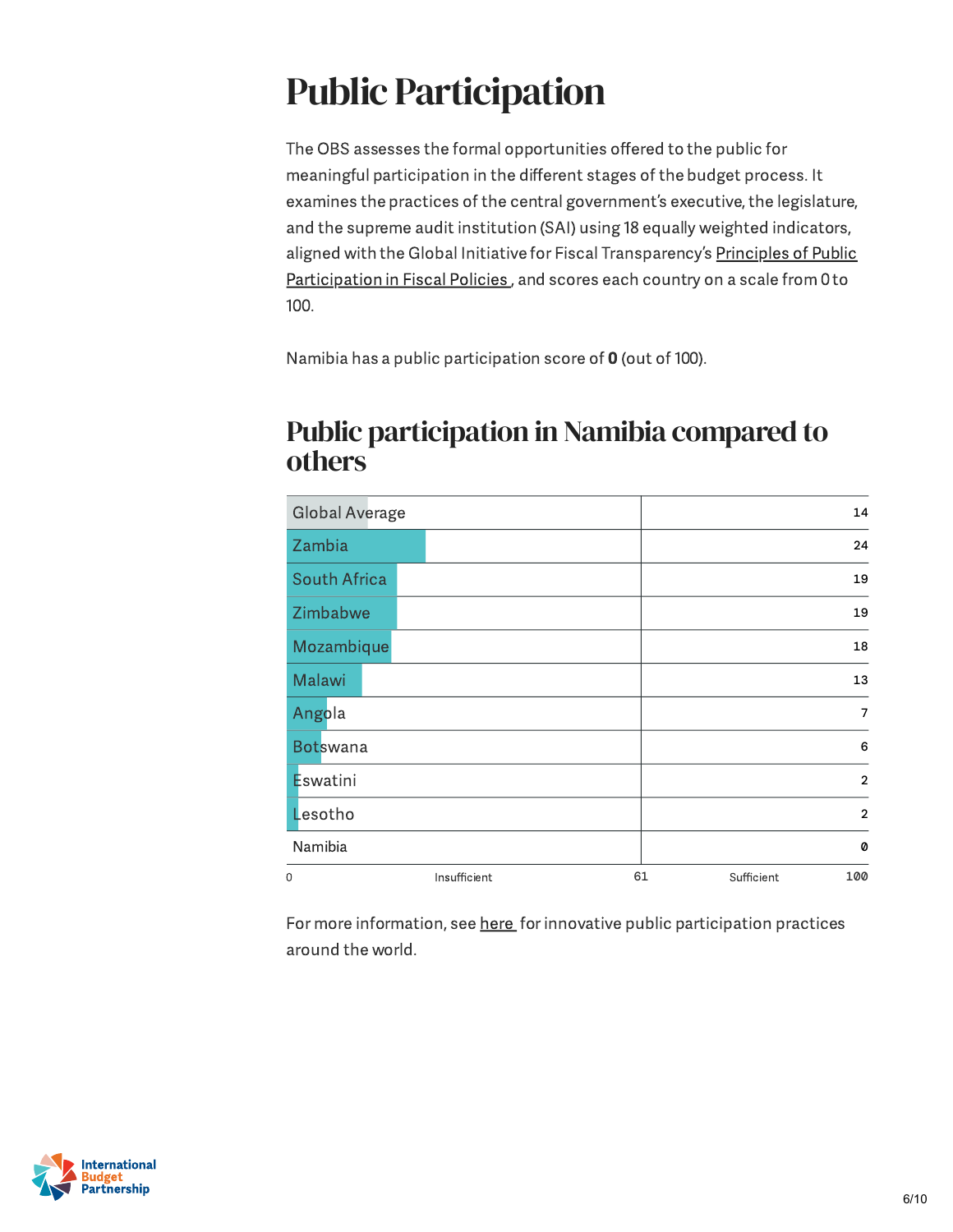# in the budget process



#### Recommendations

To further strengthen public participation in the budget process, Namibia's Ministry of Finance should prioritize the following actions:

- Pilot mechanisms to engage the public during budget formulation and to monitor budget implementation.
- Actively engage with vulnerable and underrepresented communities, directly or through civil society organizations representing them.

Namibia's Parliament should prioritize the following actions:

- Allow members of the public or civil society organizations to testify during its hearings on the budget proposal priorto its approval.
- Allow members of the public or civil society organizations to testify during its hearings on the Audit Report.

Namibia's Office of the Auditor General should prioritize the following actions to improve public participation in the budget process:

Establish formal mechanisms forthe public to assist in developing its audit program and to contribute to relevant audit investigations.

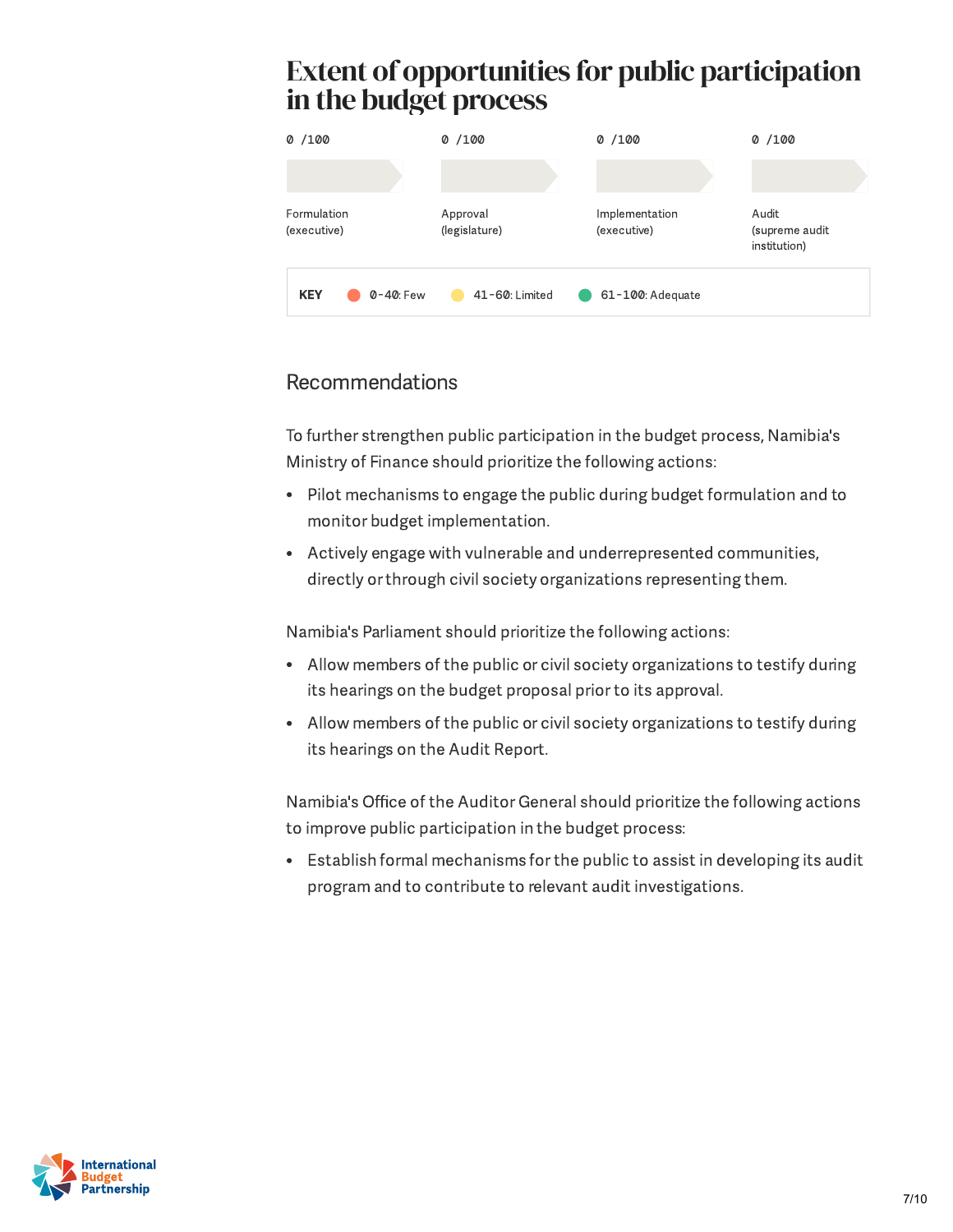# **Budget Oversight**

The OBS examines the role that legislatures and supreme audit institutions (SAIs) play in the budget process and the extent to which they provide oversight; each country is scored on a scale from 0 to 100 based on 18 equally weighted indicators. In addition, the survey collects supplementary information on independent fiscal institutions (see Box).

The legislature and supreme audit institution in Namibia, together, provide limited oversight during the budget process, with a composite oversight score of 48 (out of 100). Taken individually, the extent of each institution's oversight is shown below:



#### Recommendations

Namibia's Parliament provides weak oversight during the planning stage of the budget cycle and limited oversight during the implementation stage. To improve oversight, the following actions should be prioritized:

- The Executive's Budget Proposal should be submitted to legislators at least two months before the start of the budget year.
- Legislative committees should examine the Executive's Budget Proposal and publish reports with their analysis online.
- The legislature should approve the Executive ' s Budget Proposal before the start of the budget year.

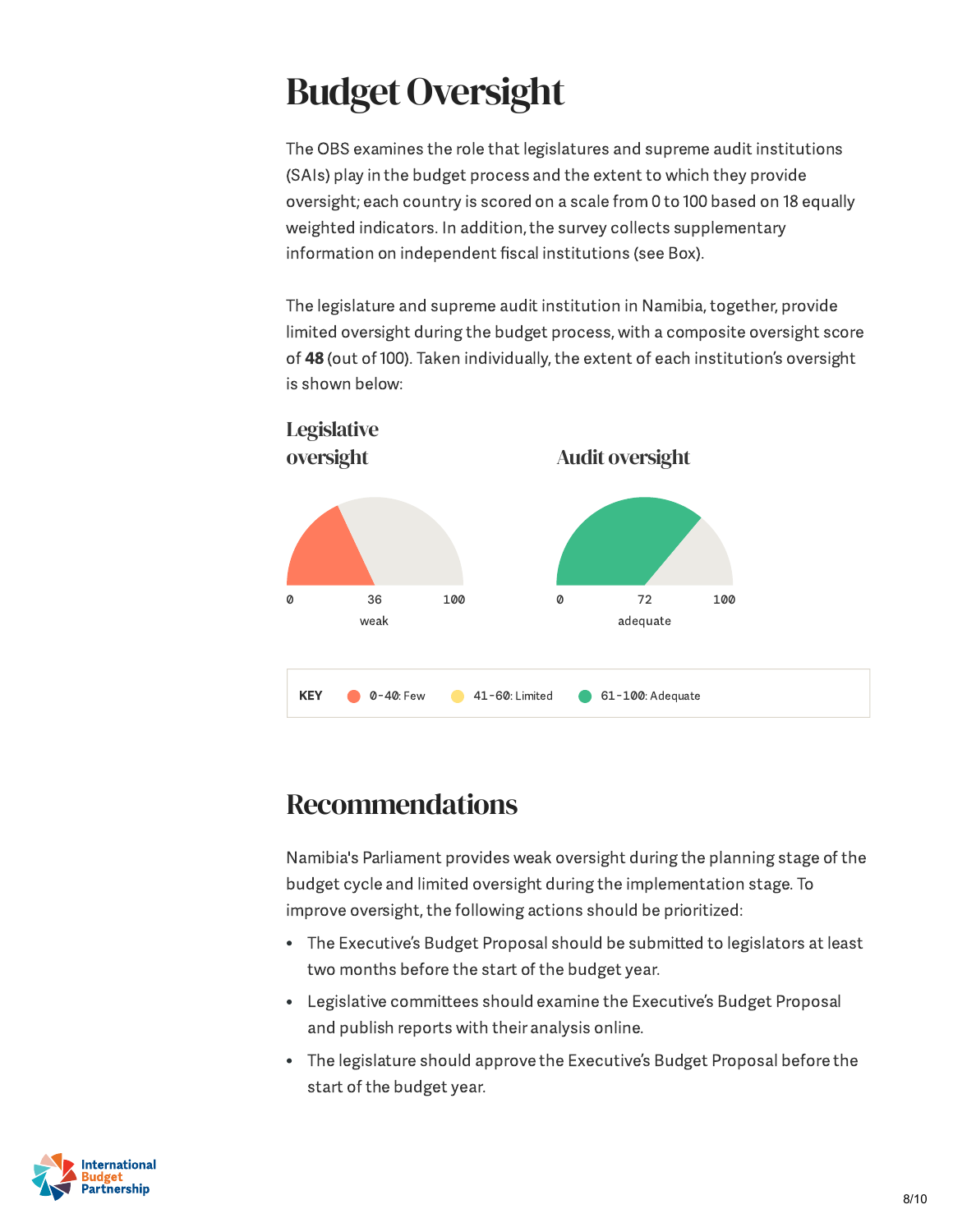- A legislative committee should examine in-year budget implementation and publish reports with their findings online.
- A legislative committee should examine the Audit Report and publish a report with their findings online.

To strengthen independence and improve audit oversight by the Namibia Office of the Auditor General, the following actions are recommended:

Ensure audit processes are reviewed by an independent agency.

#### The emerging practice of establishing independent fiscal institutions

Namibia does not have an independent fiscal institution (IFI). IFIs are increasingly recognized as valuable independent and nonpartisan information providers to the Executive and/or Parliament during the budget process.

\*These indicators are \*not\* scored in the Open Budget Survey.